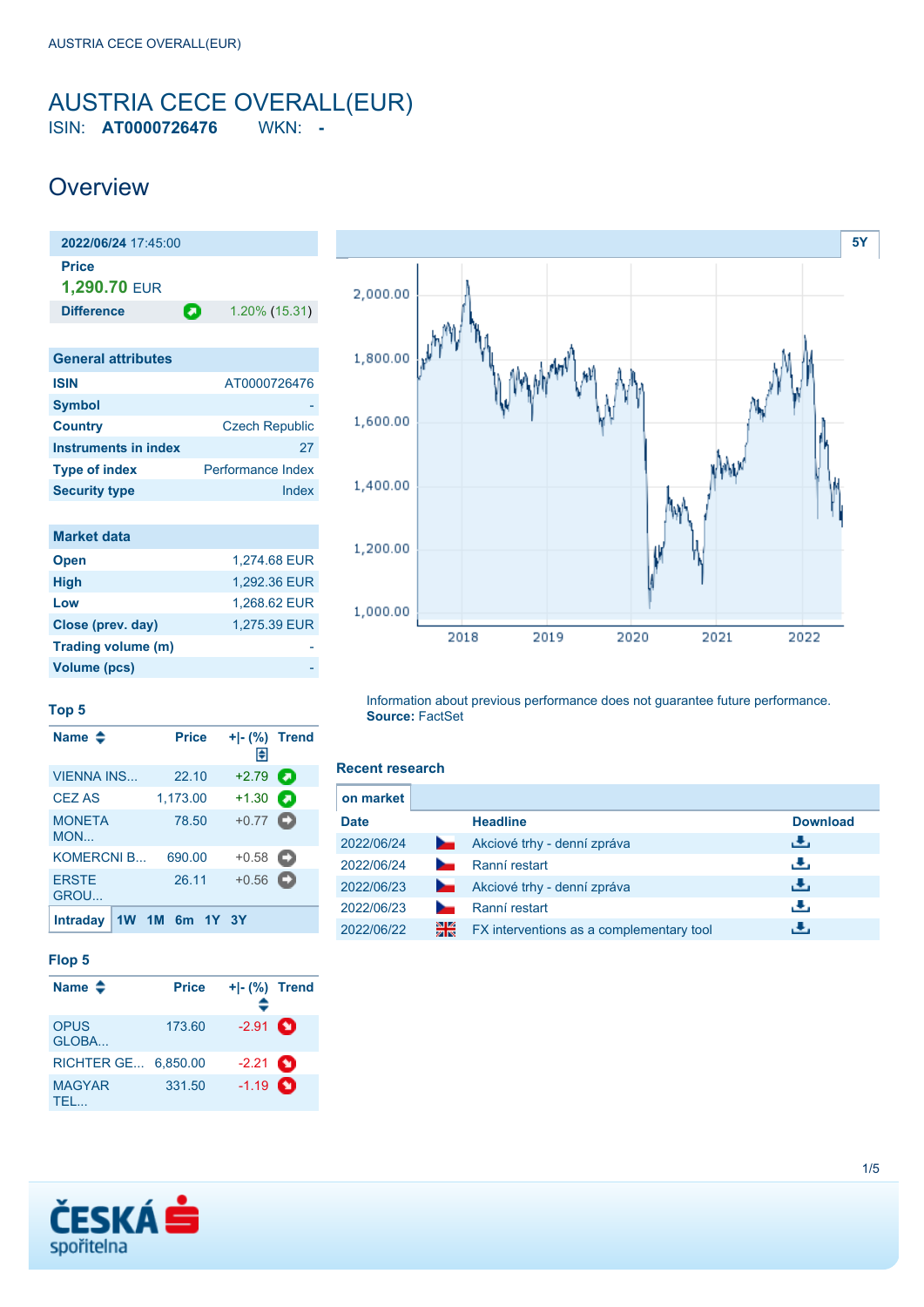### **AUSTRIA CECE OVERALL(EUR)**

| 4IG NYII VA<br>795.00      |  | $-0.38$ $\Box$    |  |  |  |   |  |
|----------------------------|--|-------------------|--|--|--|---|--|
| COLT CZ GR<br>583.00       |  | $-0.17$ $\bullet$ |  |  |  |   |  |
| Intraday   1W 1M 6m 1Y 3Y  |  |                   |  |  |  |   |  |
|                            |  |                   |  |  |  |   |  |
| <b>Futures and Options</b> |  |                   |  |  |  |   |  |
| <b>Related Futures</b>     |  |                   |  |  |  | 8 |  |
| <b>Related Options</b>     |  |                   |  |  |  |   |  |

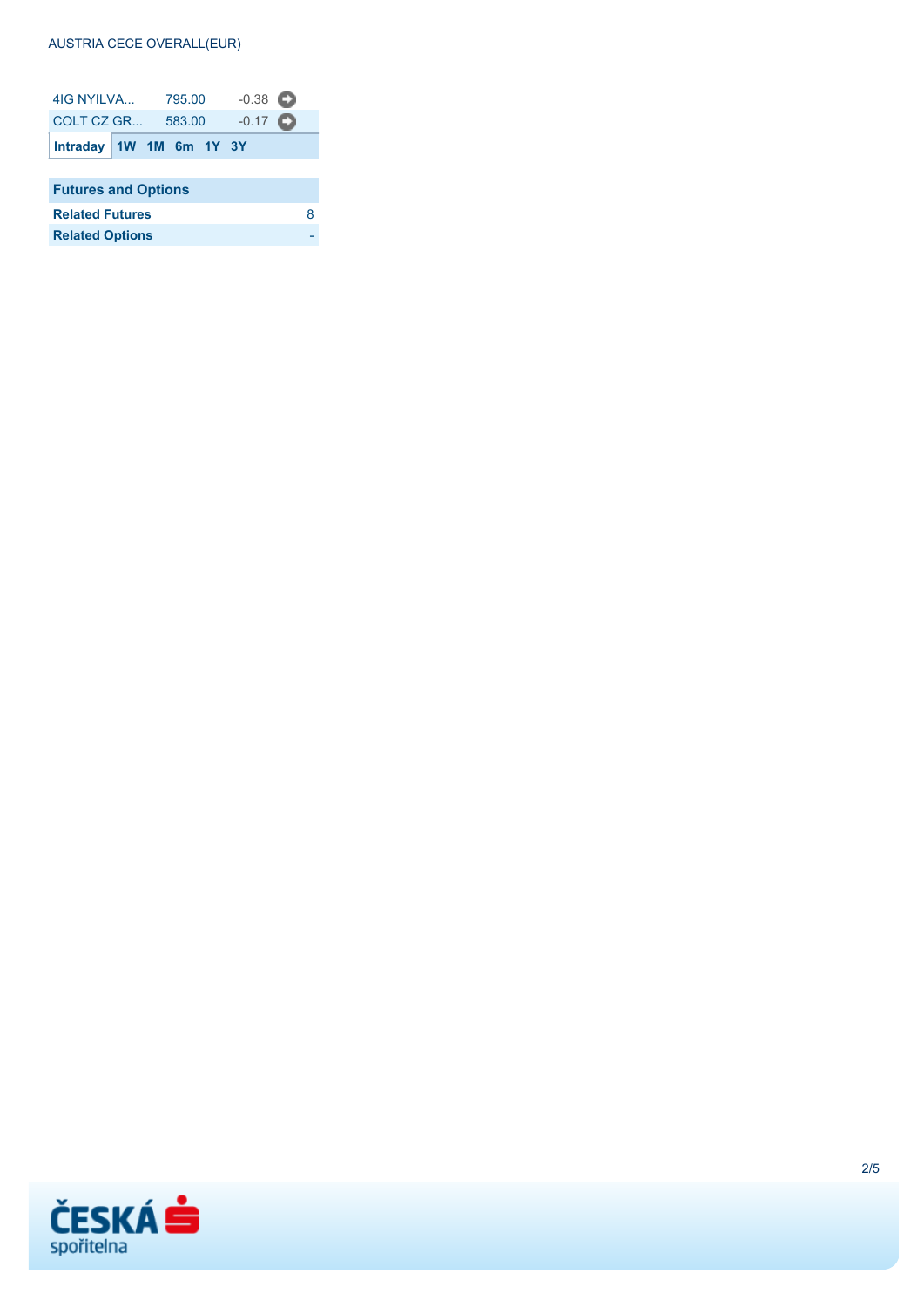# **Details**

**2022/06/24** 17:45:00 **Price 1,290.70** EUR

**Difference 1.20% (15.31)** 

| <b>General attributes</b> |                       |
|---------------------------|-----------------------|
| <b>ISIN</b>               | AT0000726476          |
| <b>Symbol</b>             |                       |
| <b>Country</b>            | <b>Czech Republic</b> |
| <b>Security type</b>      | Index                 |
| Instruments in index      | 27                    |

| <b>Market data</b>  |              |
|---------------------|--------------|
| <b>Open</b>         | 1,274.68 EUR |
| <b>High</b>         | 1,292.36 EUR |
| Low                 | 1.268.62 EUR |
| Close (prev. day)   | 1,275.39 EUR |
| Trading volume (m)  |              |
| <b>Volume (pcs)</b> |              |



## **Performance and Risk**

|                   | 6m         | 1Y         | 3Y        |
|-------------------|------------|------------|-----------|
| Perf $(\%)$       | $-24.44\%$ | $-22.55\%$ | $-26.46%$ |
| Perf (abs.)       | $-417.55$  | $-375.89$  | $-464.45$ |
| <b>Beta</b>       |            |            |           |
| <b>Volatility</b> | 37.24      | 28.28      | 26.42     |

Information about previous performance does not guarantee future performance. **Source:** FactSet

| <b>Price data</b>                           |                           |
|---------------------------------------------|---------------------------|
| Ø price 5 days   Ø volume 5 days (pcs.)     | 1,304.84 EUR (0)          |
| Ø price 30 days   Ø volume 30 days (pcs.)   | $1,364.03$ EUR $(0)$      |
| Ø price 100 days   Ø volume 100 days (pcs.) | 1,483.54 EUR (0)          |
| Ø price 250 days   Ø volume 250 days (pcs.) | 1,631.99 EUR (0)          |
| <b>YTD High   date</b>                      | 1,883.06 EUR (2022/01/13) |
| <b>YTD Low   date</b>                       | 1,261.43 EUR (2022/03/07) |
| 52 Weeks High   date                        | 1,883.06 EUR (2022/01/13) |
| 52 Weeks Low   date                         | 1,261.43 EUR (2022/03/07) |

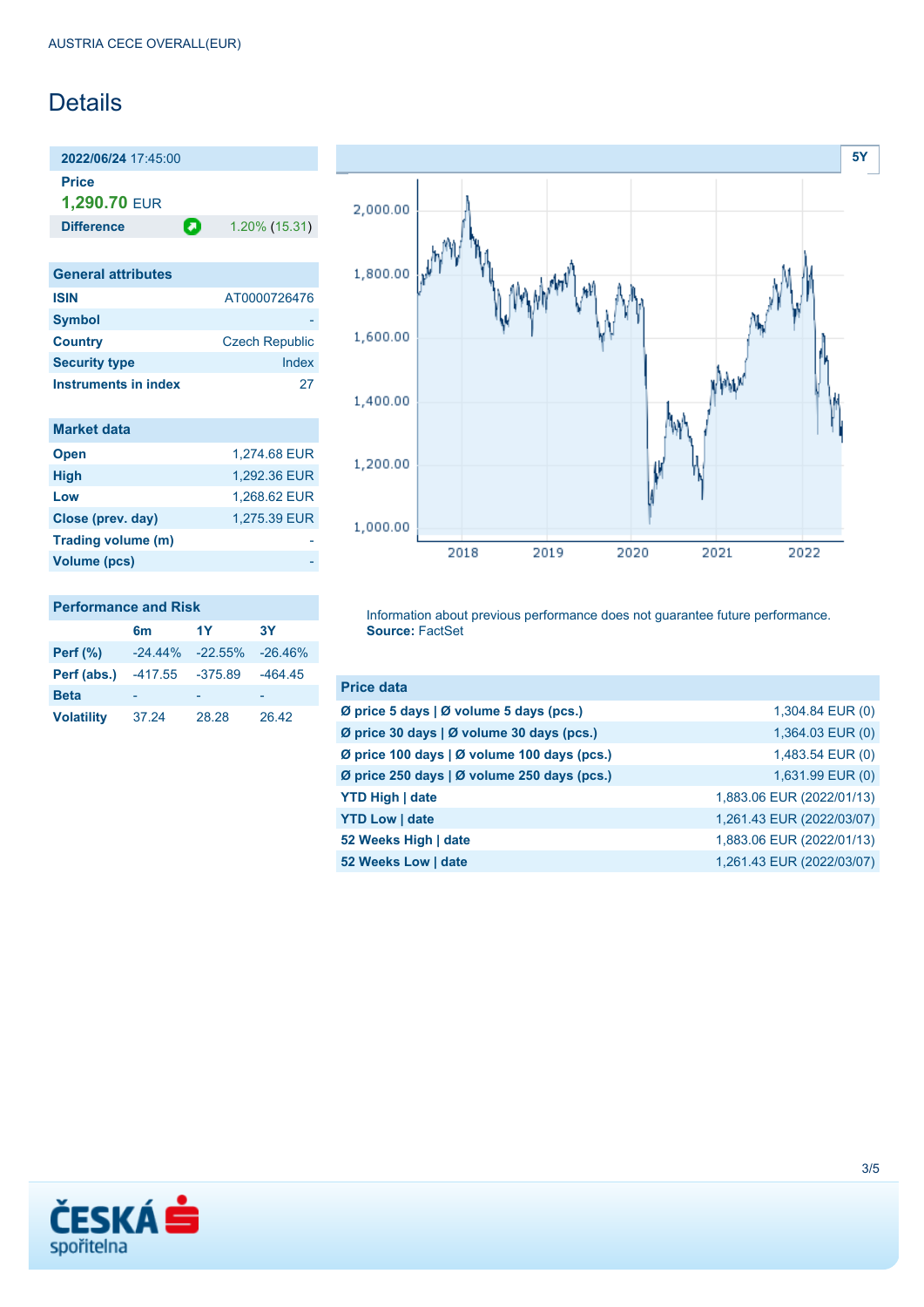# **Composition**

| Name $\triangle$<br><b>ISIN</b>                    | <b>Price</b> | Diff % $\triangleq$<br>$Diff +/-$ | Performance $\div$ | <b>Date</b><br><b>Time</b> | Turnover Pc. ♦<br>Turnover Money ♦ |
|----------------------------------------------------|--------------|-----------------------------------|--------------------|----------------------------|------------------------------------|
| 4IG NYILVANOSAN MUKODO RE<br>HU0000167788          | 795.00       | $-0.38%$<br>$-3.00$               |                    | 22/06/24<br>17:20:02       | 21,864<br>17,274,662.00            |
| <b>ALLEGRO.EU SA</b><br>LU2237380790               | 5.029        | 3.55%<br>0.17                     |                    | 22/06/24<br>22:02:04       |                                    |
| <b>BANK POLSKA KASA OPIEKI S</b><br>PLPEKAO00016   | 18.045       | 3.44%<br>0.60                     |                    | 22/06/24<br>22:02:04       | ÷,                                 |
| <b>CD PROJEKT S.A.</b><br>PLOPTTC00011             | 20.065       | 4.04%<br>0.78                     |                    | 22/06/24<br>22:27:12       | 1,316<br>25,979.69                 |
| <b>CEZ AS</b><br>CZ0005112300                      | 1,173.00     | 1.30%<br>15.00                    |                    | 22/06/24<br>16:17:00       | 244,073<br>283,149,288.00          |
| <b>COLT CZ GROUP SE CZK0.10</b><br>CZ0009008942    | 583.00       | $-0.17%$<br>$-1.00$               |                    | 22/06/24<br>16:15:09       | 1,246<br>722,747.00                |
| <b>DINO POLSKA SA</b><br>PLDINPL00011              | 66.20        | 4.28%<br>2.72                     |                    | 22/06/24<br>22:02:04       | ÷.                                 |
| <b>ERSTE GROUP BANK AG</b><br>AT0000652011         | 645.20       | 0.56%<br>3.60                     |                    | 22/06/24<br>16:20:04       | 183,184<br>116,176,307.20          |
| <b>KGHM POLSKA MIEDZ SA</b><br><b>PLKGHM000017</b> | 25.15        | 3.20%<br>0.78                     |                    | 22/06/24<br>22:27:17       | 1,625<br>39,807.38                 |
| KOFOLA CESKOSLOVENSKO AS<br>CZ0009000121           | 295.00       | 0.00%<br>0.00                     |                    | 22/06/24<br>16:09:37       | 469<br>139,221.00                  |
| <b>KOMERCNI BANKA</b><br>CZ0008019106              | 690.00       | 0.58%<br>4.00                     |                    | 22/06/24<br>16:19:02       | 133,241<br>91,398,700.50           |
| <b>LPP SA</b><br>PLLPP0000011                      | 1,848.00     | $-5.33%$<br>$-104.00$             |                    | 22/06/24<br>22:02:04       |                                    |
| MAGYAR TELEKOM TELECOMMUN<br>HU0000073507          | 331.50       | $-1.19%$<br>$-4.00$               |                    | 22/06/24<br>17:20:02       | 300,117<br>100,031,102.00          |
| MASTERPLAST SHARE HUF100<br>HU0000093943           | 3,580.00     | 0.00%<br>0.00                     |                    | 22/06/24<br>17:20:00       | 5,587<br>19,813,955.00             |
| MOL HUNGARIAN OIL & GAS P<br>HU0000153937          | 2,926.00     | $-0.14%$<br>$-4.00$               |                    | 22/06/24<br>17:20:02       | 643,910<br>1,901,473,080.00        |
| MONETA MONEY BANK A.S.<br>CZ0008040318             | 78.50        | 0.77%<br>0.60                     |                    | 22/06/24<br>16:20:16       | 312,740<br>24,463,869.30           |
| <b>OPUS GLOBAL NYRT</b><br>HU0000110226            | 173.60       | $-2.91%$<br>$-5.20$               |                    | 22/06/24<br>17:20:00       | 25,423<br>4,437,504.00             |
| <b>OTP BANK PLC</b><br>HU0000061726                | 8.400.00     | 0.55%<br>46.00                    |                    | 22/06/24<br>17:20:00       | 448,526<br>3,767,820,818.00        |
| PGE POLSKA GRUPA ENERGETY<br><b>PLPGER000010</b>   | 2.33         | 2.24%<br>0.05                     |                    | 22/06/24<br>22:27:19       | 4,400<br>9,966.00                  |
| PHILIP MORRIS(CZ) CZK1000<br>CS0008418869          | 16,200.00    | $0.50\%$<br>80.00                 |                    | 22/06/24<br>16:15:01       | 305<br>4,937,600.00                |
| <b>PKN ORLEN SA</b><br>PLPKN0000018                | 14.22        | 3.64%<br>0.50                     |                    | 22/06/24<br>22:27:17       | 3,423<br>47,368.93                 |
| POLSKIE GORNICTWO NAFTOWE<br>PLPGNIG00014          | 1.182        | 0.64%<br>0.01                     |                    | 22/06/24<br>22:27:19       | 248<br>296.73                      |
| POWSZECHNA KASA OSZCZEDNO<br>PLPKO0000016          | 6.188        | 4.32%<br>0.26                     |                    | 22/06/24<br>22:27:19       | 499<br>2,981.03                    |
| POWSZECHNY ZAKLAD UBEZPIE<br>PLPZU0000011          | 6.368        | 2.25%<br>0.14                     |                    | 22/06/24<br>22:27:17       | 480<br>2,991.36                    |
| RICHTER GEDEON VEGYESZETI<br>HU0000123096          | 6,850.00     | $-2.21%$<br>$-155.00$             |                    | 22/06/24<br>17:20:00       | 144,899<br>1,001,437,135.00        |